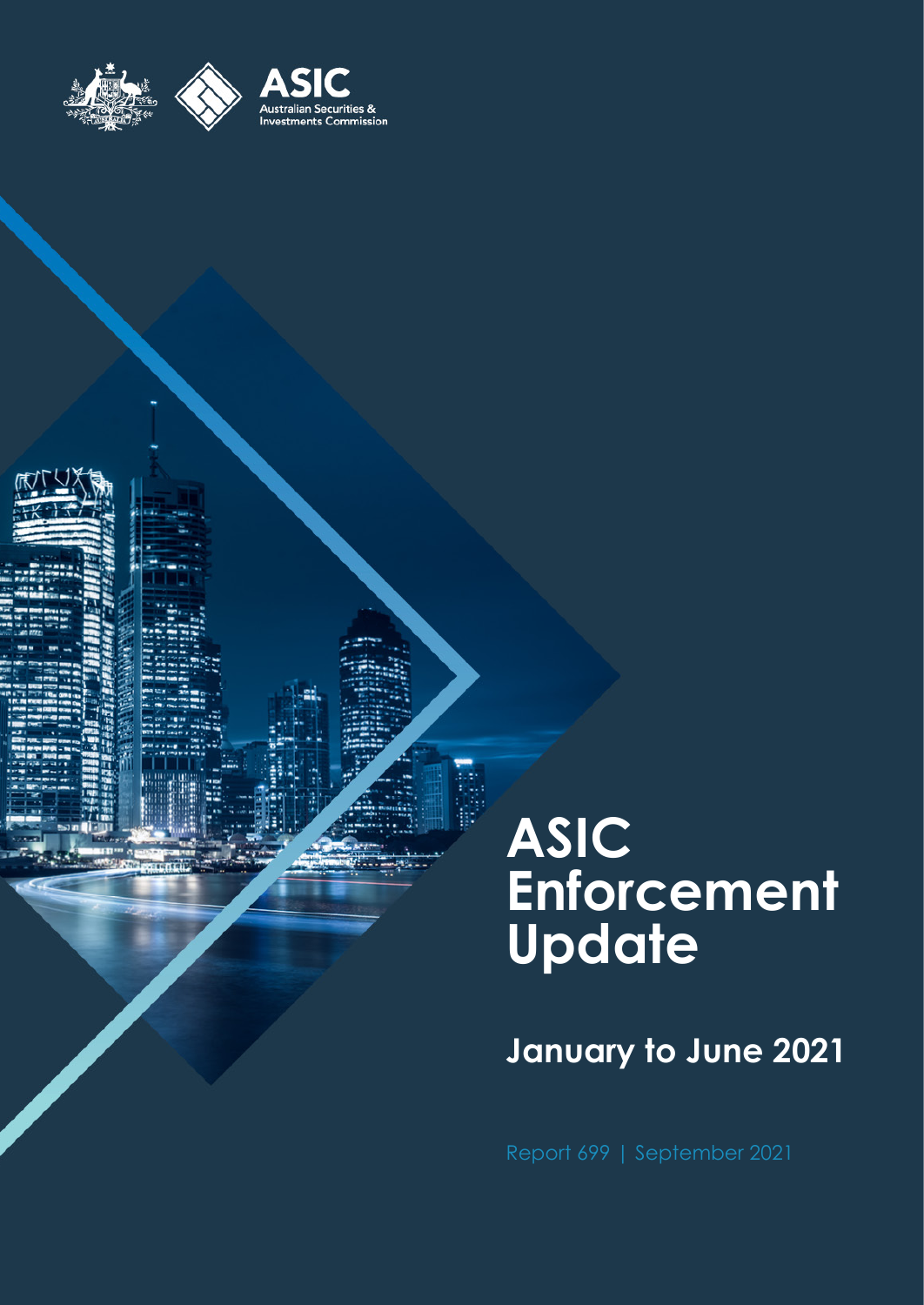# **Contents**

| Overview of our enforcement work |     |
|----------------------------------|-----|
| Summary of enforcement outcomes  |     |
| <b>Financial services</b>        |     |
| <b>Markets</b>                   |     |
| Corporate governance             | 12. |
| <b>Small business</b>            |     |

#### **About ASIC regulatory documents**

In administering legislation ASIC issues the following types of regulatory documents: consultation papers, regulatory guides, information sheets and reports.

#### **Disclaimer**

This report does not constitute legal advice. We encourage you to seek your own professional advice to find out how the Corporations Act and other applicable laws apply to you, as it is your responsibility to determine your obligations. Examples in this report are purely for illustration; they are not exhaustive and are not intended to impose or imply particular rules or requirements.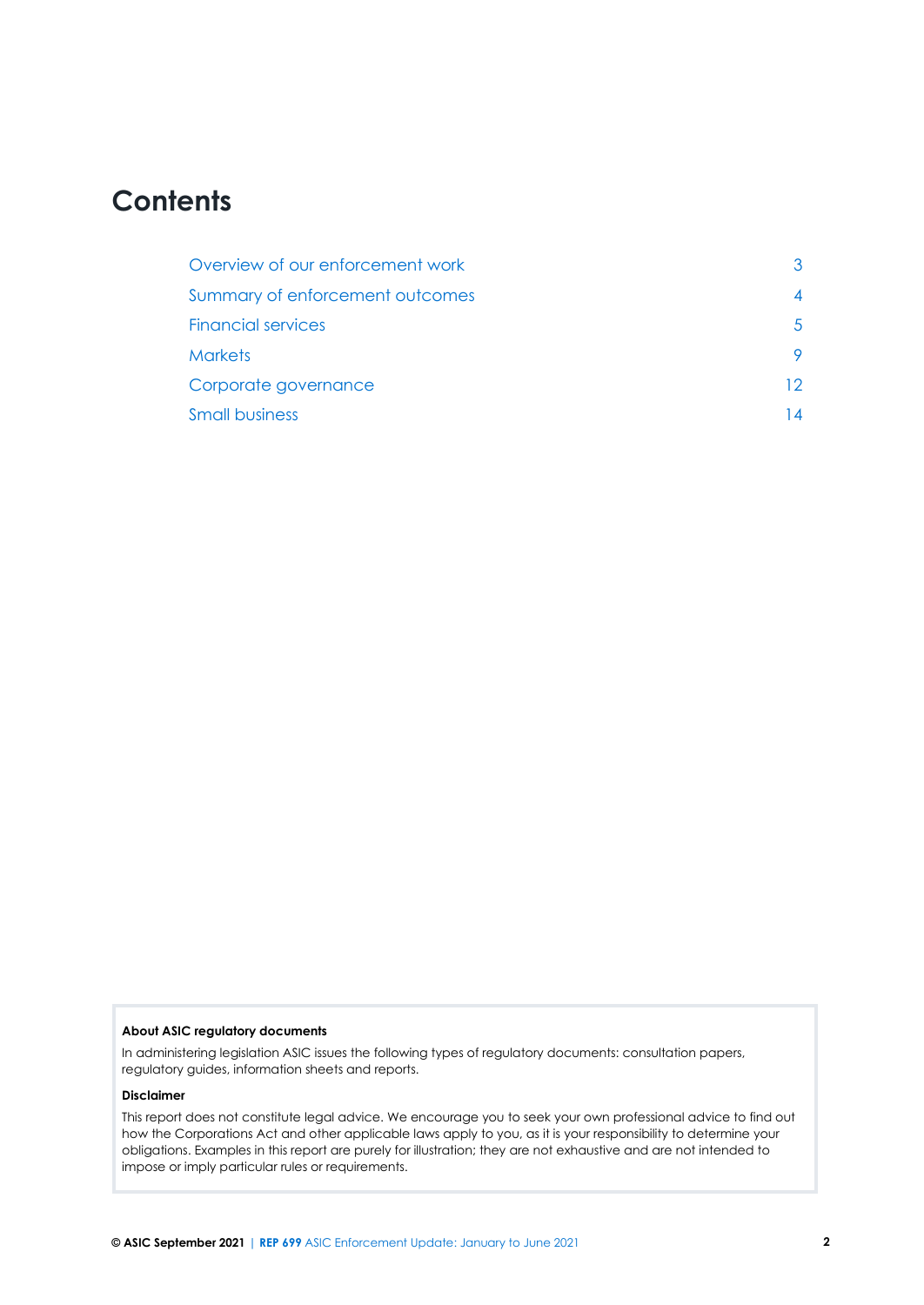# <span id="page-2-0"></span>**Overview of our enforcement work**

**This report provides an update on our enforcement action between 1 January and 30 June 2021. During this period, we continued to pursue our enforcement priorities and a fair, strong and efficient financial system for all Australians.**

## **Outcomes to deter misconduct**

A number of significant enforcement outcomes were recorded, including:

- › **more than \$20 million in penalties** imposed on over-the-counter (OTC) derivatives provider Forex Capital Trading Pty Ltd, including for unconscionable conduct, demonstrating that derivatives providers need to behave appropriately towards clients when dealing in high-risk financial products (see page 10)
- › **\$7 million penalty imposed on the Commonwealth Bank** for overcharging interest – the outcome of one of our Royal Commission matters (see page 6)
- › **criminal penalties, including imprisonment** for a financial adviser and a company director (see pages 8 and 15), each convicted of fraud, and an intensive corrections order for a former CFO of a listed company convicted of market manipulation (see page 11)
- › **\$750,000 penalty imposed on GoGetta Equipment Funding Pty Ltd**, highlighting the importance of consumer leasing providers being licensed (see page 7).

### **Court action in priority areas**

In this period, we commenced court action in the following enforcement priority areas:

- **Insurance misconduct:** ASIC v Westpac Banking Corporation (see [21-066MR\)](https://asic.gov.au/about-asic/news-centre/find-a-media-release/2021-releases/21-066mr-asic-commences-proceedings-against-westpac-for-alleged-misleading-and-unfair-sales-of-consumer-credit-insurance/)
- › **Superannuation misconduct**:
	- ASIC v Retail Employees Superannuation Pty Ltd (see [21-034MR\)](https://asic.gov.au/about-asic/news-centre/find-a-media-release/2021-releases/21-034mr-asic-commences-civil-penalty-proceedings-against-rest-for-misleading-and-deceptive-representations-to-members/)
	- ASIC v Statewide Superannuation Pty Ltd (see [21-037MR\)](https://asic.gov.au/about-asic/news-centre/find-a-media-release/2021-releases/21-037mr-asic-commences-civil-penalty-proceedings-against-statewide-superannuation-for-misleading-or-deceptive-correspondence/)
- › **Significant market misconduct**:
	- ASIC v Westpac Banking Corporation for alleged insider trading, unconscionable conduct and breaches of obligations as an Australian financial services licence holder (see [21-093MR\)](https://asic.gov.au/about-asic/news-centre/find-a-media-release/2021-releases/21-093mr-asic-commences-civil-proceedings-against-westpac-for-insider-trading/)
	- ASIC v Austal Limited for alleged continuous disclosure contraventions (see [21-128MR\)](https://asic.gov.au/about-asic/news-centre/find-a-media-release/2021-releases/21-128mr-asic-commences-civil-proceedings-against-shipbuilder-austal-limited-for-continuous-disclosure-breach/)
- › **Auditor misconduct:** Criminal charges against EC Audit Pty Ltd and Robert James Evett for alleged breaches of auditing standards (see [21-126MR\)](https://asic.gov.au/about-asic/news-centre/find-a-media-release/2021-releases/21-126mr-halifax-auditors-face-first-criminal-charges-laid-in-australia-for-failure-to-comply-with-auditing-standards/)
- **Credit misconduct during pandemic: Civil** action against Membo Finance Pty Ltd for alleged contraventions of the *National Consumer Credit Protection Act 2009* when its borrowers experienced financial hardship (see [21-049MR\)](https://asic.gov.au/about-asic/news-centre/find-a-media-release/2021-releases/21-049mr-asic-commences-proceedings-against-membo-finance-over-hardship-requests/).

### **Our Corporate Plan**

For more information about ASIC's regulatory tools and enforcement priorities for 2021–22, read our latest [Corporate Plan.](https://asic.gov.au/about-asic/corporate-publications/asic-corporate-plan/)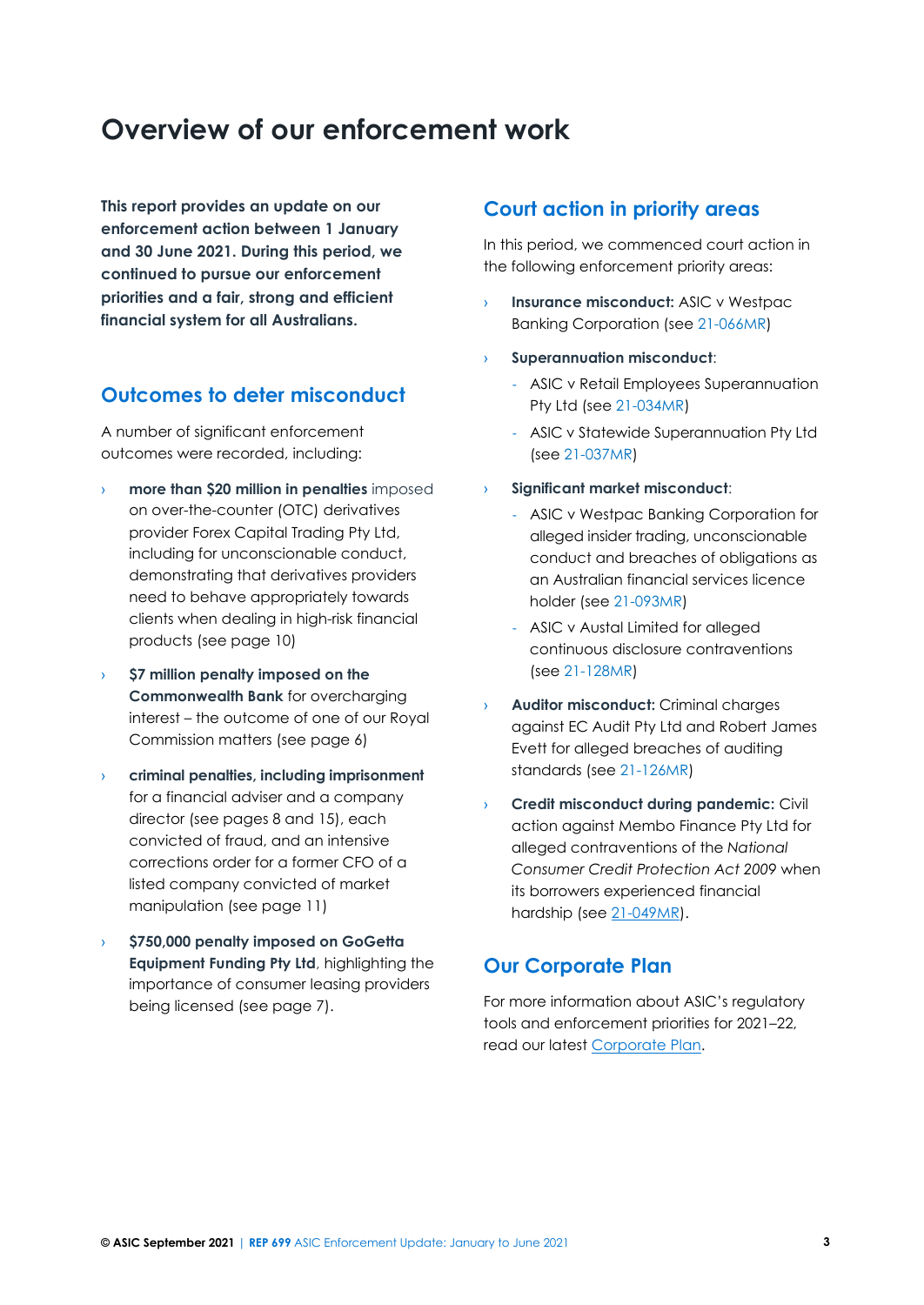# <span id="page-3-0"></span>**Summary of enforcement outcomes**

#### <span id="page-3-1"></span>**Figure 1: Summary of enforcement outcomes (January to June 2021)**

| <b>PROSECUTIONS</b>    |                                                                                          |  |
|------------------------|------------------------------------------------------------------------------------------|--|
| 19                     | individuals charged in criminal proceedings                                              |  |
| 143                    | criminal charges laid                                                                    |  |
| 5                      | people imprisoned                                                                        |  |
| 5                      | non-custodial sentences                                                                  |  |
| 133                    | defendants prosecuted for strict liability offences                                      |  |
| 256                    | criminal charges laid in summary prosecutions for strict liability offences              |  |
| <b>CIVIL PENALTIES</b> |                                                                                          |  |
| \$29.6m                | in civil penalties imposed by the courts                                                 |  |
| 12                     | civil penalty cases commenced                                                            |  |
| 36                     | civil penalty cases currently before courts                                              |  |
| <b>BANNINGS</b>        |                                                                                          |  |
| 70                     | people or companies removed or restricted from providing financial<br>services or credit |  |
| 19                     | individuals disqualified or removed from directing companies                             |  |
|                        | <b>INFRINGEMENT NOTICES AND COURT ENFORCEABLE UNDERTAKINGS</b>                           |  |
| 3                      | infringement notices issued                                                              |  |
| \$392,000              | in infringement penalties paid                                                           |  |
|                        | court enforceable undertaking                                                            |  |
| <b>INVESTIGATIONS</b>  |                                                                                          |  |
| 52                     | investigations commenced                                                                 |  |
| 204                    | investigations ongoing                                                                   |  |

**Note:** [Figure 1](#page-3-1) summarises all enforcement outcomes recorded between 1 January and 30 June 2021, including those that have not been reported in public announcements. For example, outcomes arising from summary prosecutions for strict liability offences are not generally announced in ASIC media releases.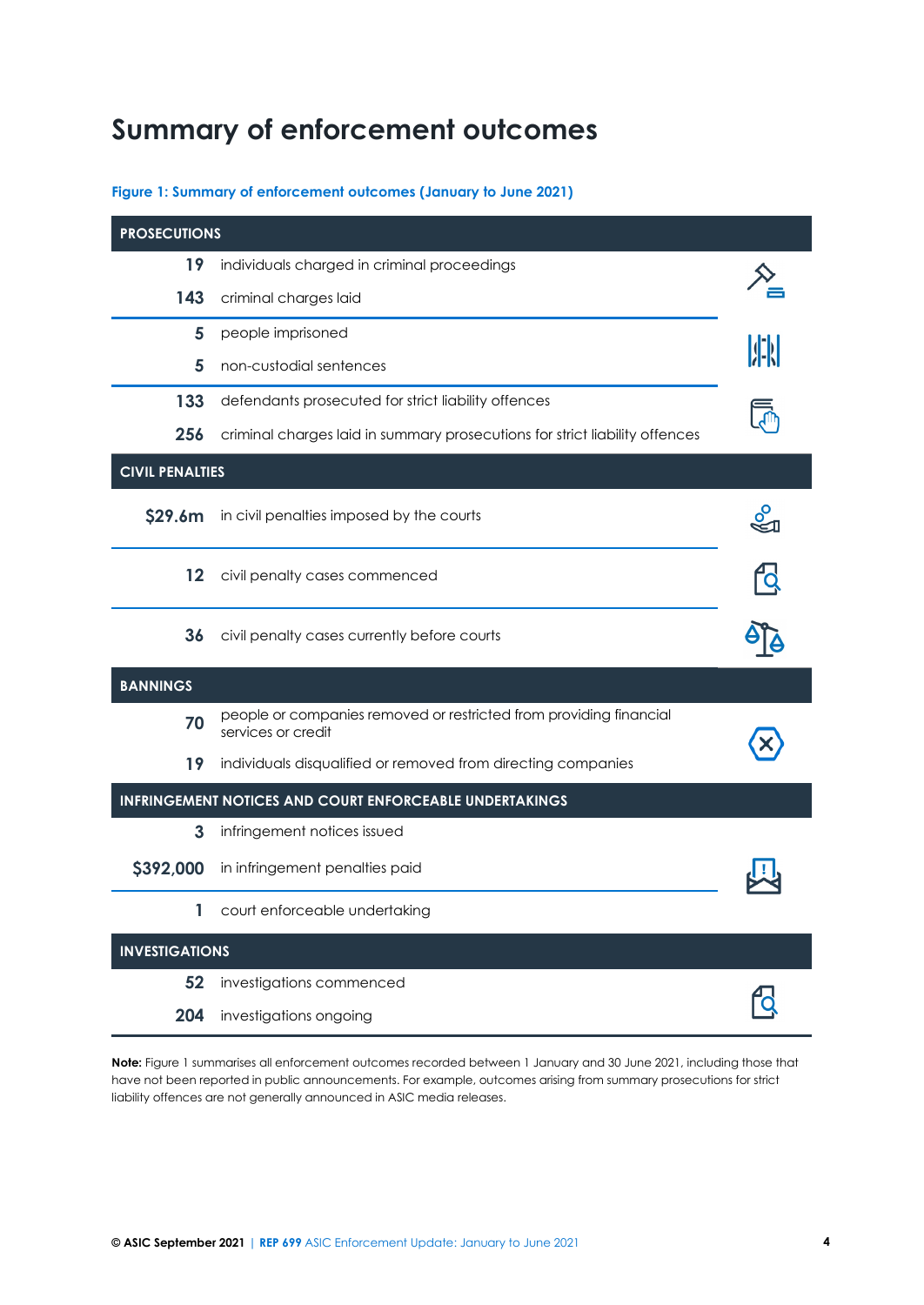# <span id="page-4-0"></span>**Financial services**

ASIC regulates the conduct of financial services and credit providers. Our work in financial services is focused on improving consumer outcomes. We do this by addressing practices that result in consumer harm or create a risk of harm, particularly for vulnerable consumers.

This includes ensuring that:

- $\rightarrow$  financial services and credit providers act in the best interests of consumers and investors
- financial services company directors and their officers are held to account as important gatekeepers who have a duty to ensure the company acts lawfully.

## **Financial services enforcement outcomes**

In the six months between 1 January and 30 June 2021, ASIC concluded 50 financial services enforcement matters (see [Table 1\)](#page-4-1).

As at 1 July 2021, ASIC had 26 criminal and 18 civil financial services–related matters still before the courts (see [Table 2\)](#page-5-0).

| Misconduct type                        | <b>Criminal</b> | <b>Civil</b>      | <b>Administrative</b> | Court<br>enforceable<br>undertaking | <b>Total</b> |
|----------------------------------------|-----------------|-------------------|-----------------------|-------------------------------------|--------------|
| Credit misconduct                      | 4               | 5                 | 5                     | $\mathbf 0$                         | 14           |
| Financial advice misconduct            | $\Omega$        | 3                 | 7                     | 0                                   | 10           |
| Investment management<br>misconduct    | $\Omega$        | 3                 | $\overline{2}$        | 0                                   | 5            |
| Superannuation misconduct              |                 |                   | 0                     | $\mathbf 0$                         | 2            |
| Other financial services<br>misconduct | $\Omega$        | $\Omega$          | 19                    | 0                                   | 19           |
| Total                                  | 5               | $12 \overline{ }$ | 33                    | $\bf{0}$                            | 50           |

#### <span id="page-4-1"></span>**Table 1: Financial services enforcement outcomes (number of respondents by misconduct and remedy type) 1 January to 30 June 2021**

**Note 1**: The outcomes in this table have been reported in ASIC media releases and include court determinations (criminal and civil), administrative remedies and acceptance of court enforceable undertakings.

**Note 2:** One civil outcome in the 'Investment management misconduct' category was under appeal as at 1 July 2021.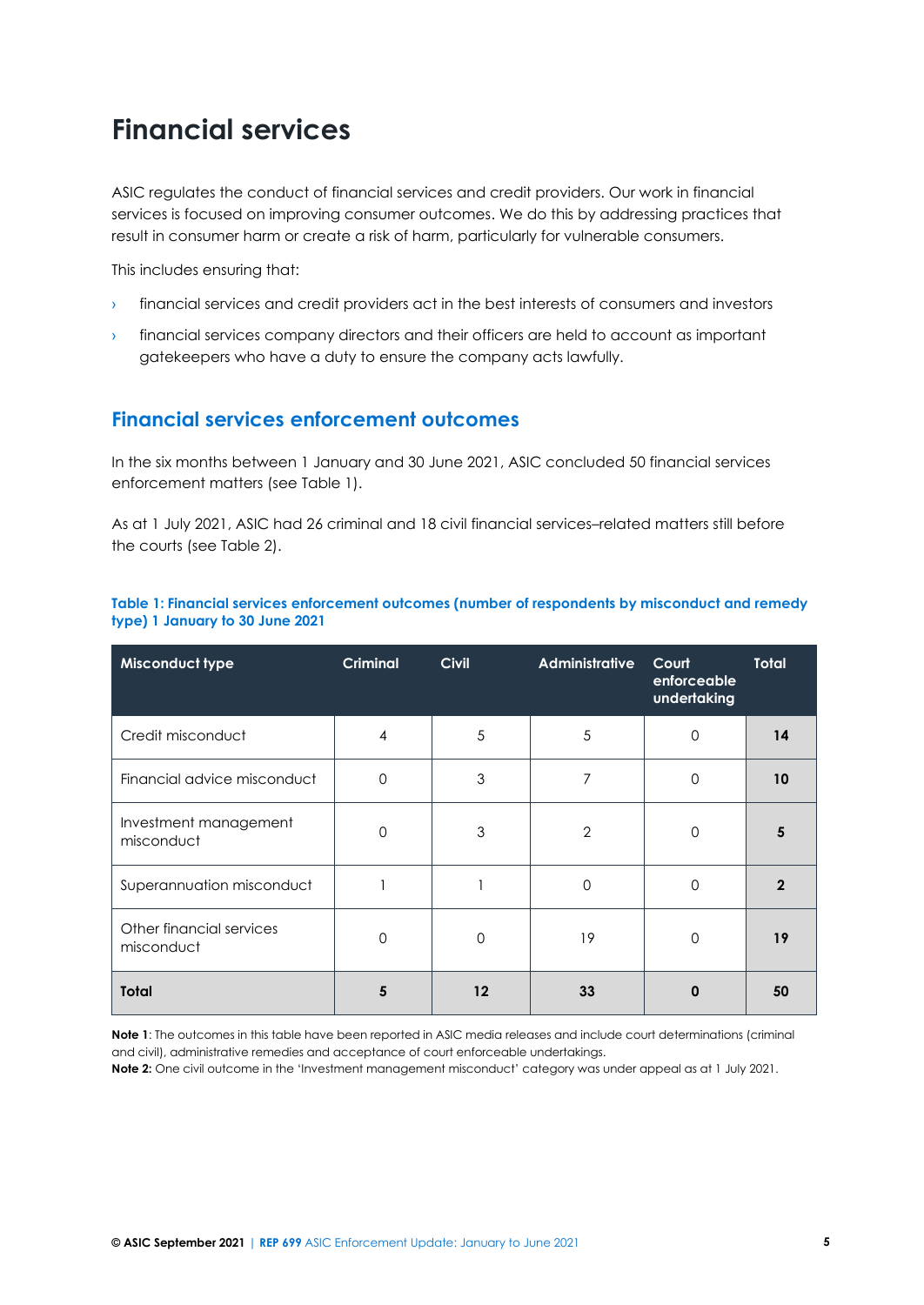#### <span id="page-5-0"></span>**Table 2: Financial services enforcement litigation in progress (number of respondents as at 1 July 2021)**

| Misconduct type                  | <b>Criminal</b> | <b>Civil</b>   |
|----------------------------------|-----------------|----------------|
| Credit misconduct                | 6               | 3              |
| Financial advice misconduct      | 4               | 5              |
| Insurance misconduct             | 3               | 3              |
| Investment management misconduct | 5               | $\overline{2}$ |
| Superannuation misconduct        | 8               | 5              |
| <b>Total</b>                     | 26              | 18             |



**Case study: CBA ordered to pay \$7 million penalty for mischarging interest to more than 1,500 customers**

**ASIC's action against the Commonwealth Bank of Australia (CBA) underlines the importance of having appropriate systems in place to ensure customers are not overcharged interest.** 

In April 2021, the Federal Court ordered CBA to pay a \$7 million penalty for charging a rate of interest on business overdraft accounts that was substantially higher than what its customers had been advised.

ASIC alleged, and CBA admitted, that between 1 December 2014 and 31 March 2018, the bank charged over 1,500 customers a different interest rate from that provided in its terms and conditions, due to a systems error. This meant over \$2 million in higher interest was charged to customers' overdraft accounts.

Justice Lee held that CBA had not acted expeditiously to remedy the error and that CBA's delay was troubling given the commercial nature of the relationship between a bank and its customers. His Honour emphasised that the delay in remediating customers following the systems error was an aggravating factor determining the overall penalty figure.

ASIC brought this case because it identified that CBA did not have the appropriate systems, governance and controls in place to ensure that it delivered on promises made to its customers and to protect them from harm.

*'When financial institutions discover overcharging, they must take immediate action to remediate impacted consumers … CBA is now making investments in its systems as a matter of priority. All financial services institutions should make similar commitments to rebuild trust in our financial system ...' –* Commissioner Sean Hughes

This case was a Financial Services Royal Commission case study. For more information, see [Media Release 21-065MR.](https://asic.gov.au/about-asic/news-centre/find-a-media-release/2021-releases/21-065mr-cba-to-pay-7-million-court-penalty-for-overcharged-interest-royal-commission-case-study/)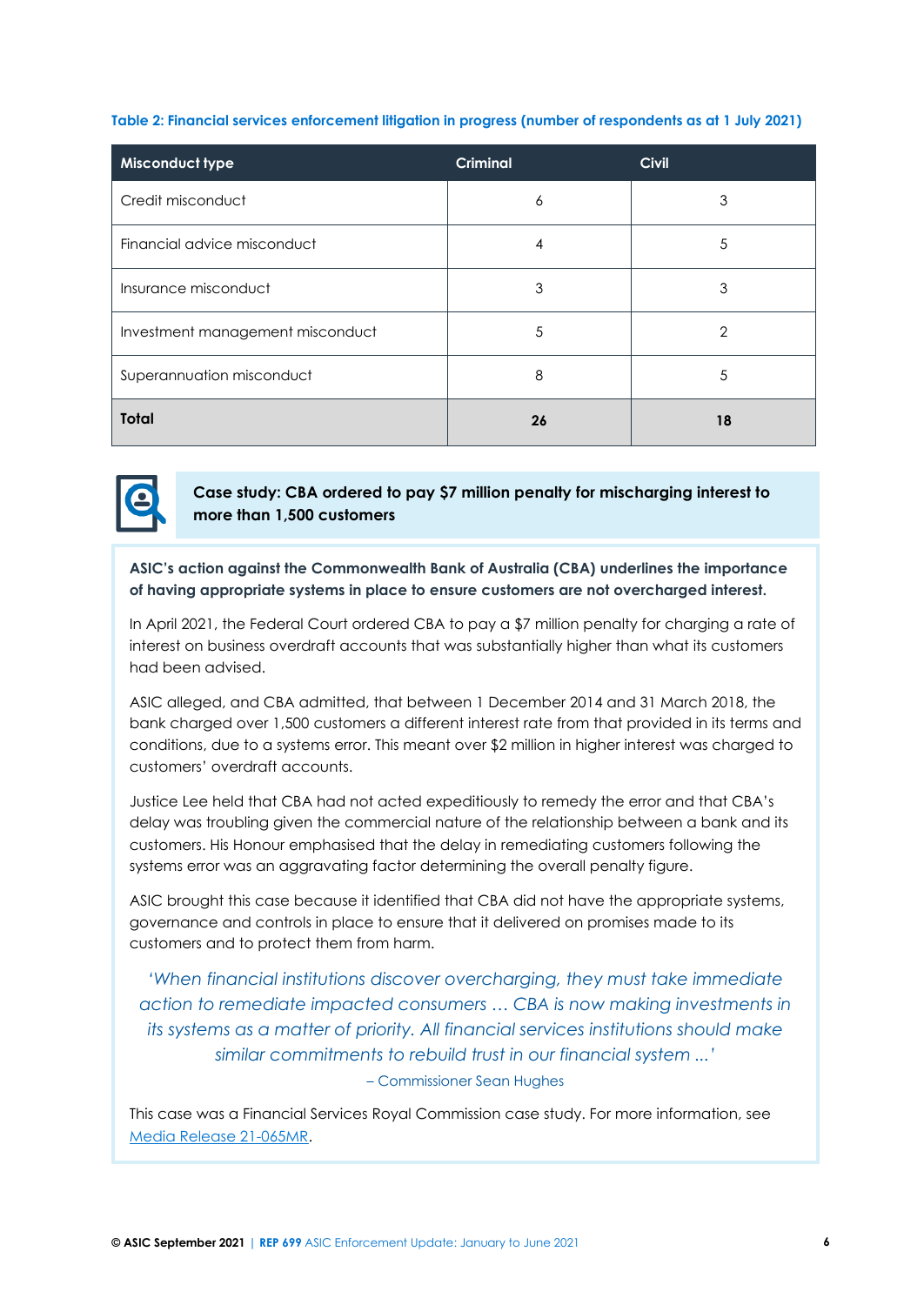

**Case study: Unlicensed consumer leasing results in \$750,000 penalty and \$9 million in remediation**

**The outcome of a case against GoGetta Equipment Funding Pty Ltd (GoGetta) sends a strong message on unlicensed credit activity and highlights the harm to consumers that such activity can cause.** 

In April 2021, the Federal Court ordered GoGetta to pay a \$750,000 penalty for engaging in unlicensed consumer leasing.

GoGetta was a subsidiary of SIV Capital Ltd, a business equipment finance company. In 2015 and 2016, GoGetta entered into rental agreements with consumers who hired motor vehicles for personal or domestic reasons. GoGetta then charged fees to these consumers. However, GoGetta did not hold an Australian credit licence to enter into consumer leases or charge fees.

ASIC commenced this action because it considered that the contraventions by GoGetta, while not deliberate, were serious because GoGetta failed to have appropriate systems in place to ensure that it did not lease to consumers.

### *'All firms and financial institutions must ensure they have the systems, governance and controls in place to ensure they comply with the law and provide the required consumer protections to their customers.'* – Commissioner Danielle Press

As part of ASIC's action, in August 2020, ASIC accepted a court enforceable undertaking from GoGetta to ensure remediation of affected consumers. By 7 April 2021, GoGetta had

remediated consumers by providing over \$9.1 million in refunds, write offs and interest waivers.

For more information, se[e Media Release 21-086MR.](https://asic.gov.au/about-asic/news-centre/find-a-media-release/2021-releases/21-086mr-gogetta-equipment-funding-to-pay-750-000-court-penalty-for-unlicensed-consumer-leasing/)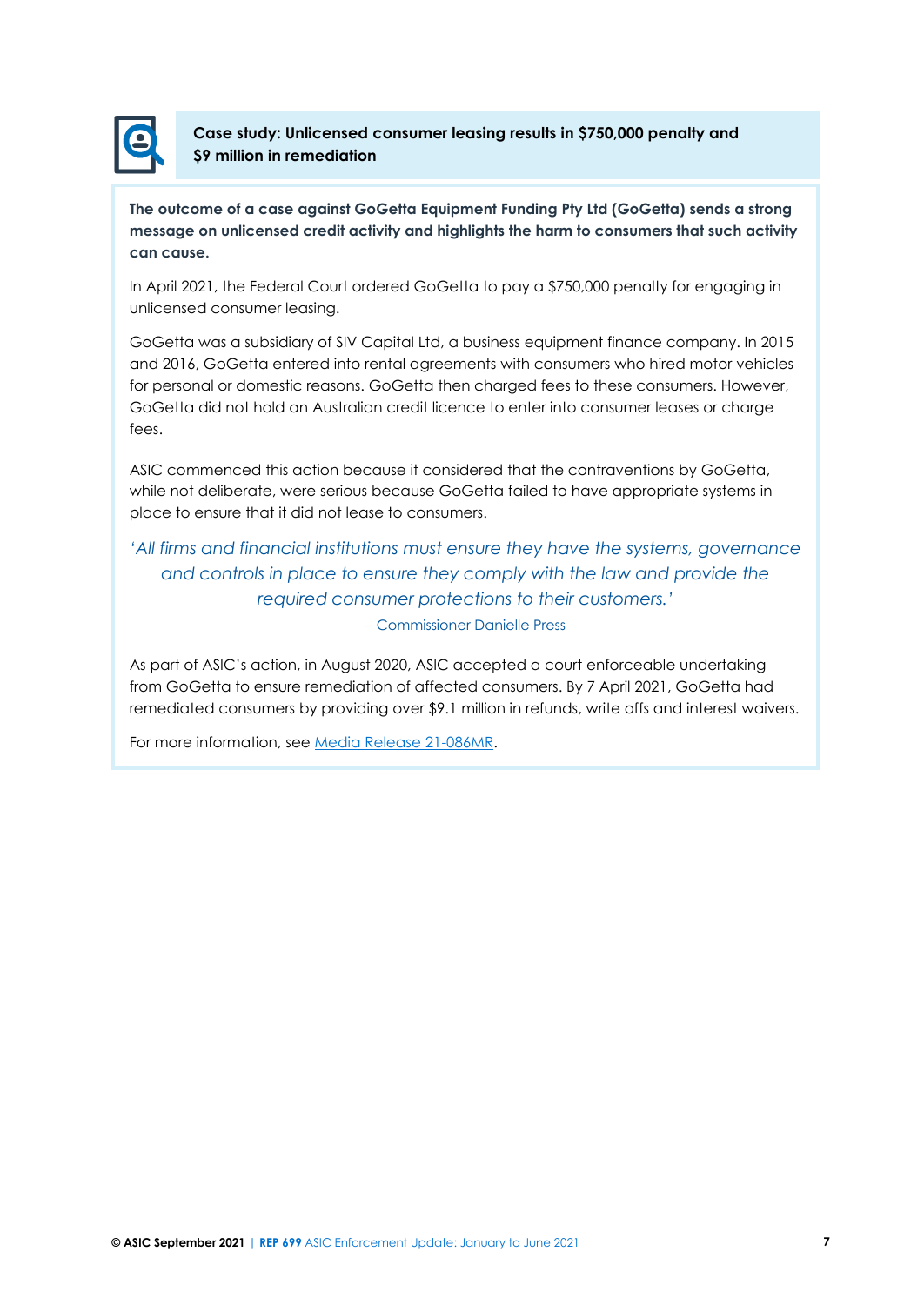

**Case study: Former financial adviser sentenced to six years imprisonment for misappropriating client funds**

**The imprisonment of former financial adviser Ross Hopkins demonstrates the serious consequences for financial advisers who behave dishonestly. The case highlights that clients of financial advisers should have direct access to information about their investments.** 

In May 2021 Ross Andrew Hopkins was sentenced in the District Court of New South Wales to a maximum period of six years imprisonment, with a non-parole period of four years, for using client funds for his own benefit.

Following an ASIC investigation, Mr Hopkins, a former financial adviser, was convicted of 15 dishonesty offences under the *Corporations Act 2001*. The offences were committed when he was the sole director of QWL Pty Ltd (QWL). He pleaded guilty to all charges.

Mr Hopkins was trusted by his clients to manage their self-managed superannuation accounts. He had almost complete control of his clients' superannuation, which allowed him to make transactions on their behalf.

Over a period of nearly three years, Mr Hopkins misappropriated approximately \$2.9 million of his clients' funds without their knowledge. He used these funds for his own benefit, such as holidays, rent, paying credit card debts and repaying personal loans.

The case highlights the importance of clients having access to information about their investments.

# *'Financial advisers should always allow clients to have direct access to information about their own investments. If this is not occurring, clients should contact ASIC with their concerns.'*

### – Commissioner Danielle Press

In delivering the sentence, Acting District Court Judge Woods QC found Mr Hopkins was a 'trusted financial adviser, managing funds pretending it was business-like, lawful and profitable.' His Honour remarked that Mr Hopkins' behaviour was 'deeply stupid' but that 'being stupid is no defence or mitigation'.

For more information, se[e Media Release 21-114MR.](https://asic.gov.au/about-asic/news-centre/find-a-media-release/2021-releases/21-114mr-former-sydney-financial-adviser-sentenced-to-six-years-imprisonment/)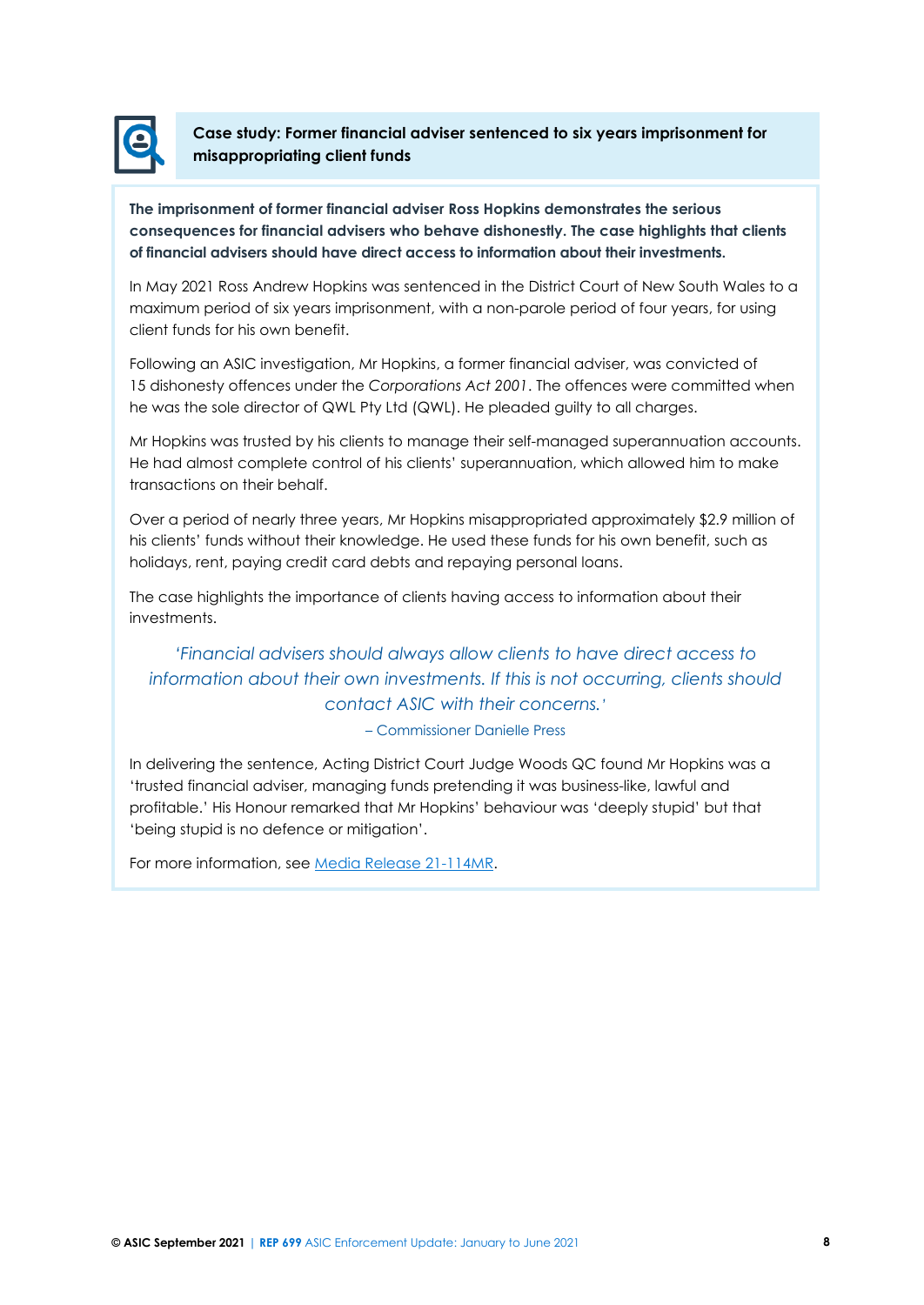# <span id="page-8-0"></span>**Markets**

ASIC investigates market misconduct and acts to ensure Australia's financial markets are fair and efficient. This includes addressing issues relating to:

- › *insider trading* this damages trust in market fairness and transparency,
- › *market manipulation* this undermines fair, orderly and transparent markets, and can have the effect of creating an artificial price for trading in financial products on a financial market
- › *continuous disclosure*  compliance with continuous disclosure obligations ensure that markets are fully informed.

### **Markets enforcement outcomes**

In the six months between 1 January and 30 June 2021, ASIC concluded 17 market-related enforcement matters (see [Table 3\)](#page-8-1).

As at 1 July 2021, ASIC had 14 criminal and seven civil market-related matters still before the courts (se[e Table 4\)](#page-9-0).

#### <span id="page-8-1"></span>**Table 3: Markets enforcement outcomes (number of respondents by misconduct and remedy type) 1 January to 30 June 2021**

| Misconduct type         | <b>Criminal</b> | <b>Civil</b> | <b>Administrative</b> | Court<br>enforceable<br>undertaking | <b>Total</b> |
|-------------------------|-----------------|--------------|-----------------------|-------------------------------------|--------------|
| Continuous disclosure   | 0               | 0            | 2                     | 0                                   |              |
| Market manipulation     | $\overline{2}$  | 0            | 0                     | 0                                   |              |
| Other market misconduct | 0               | 2            | 10                    |                                     | 13           |
| <b>Total</b>            | $\mathfrak{p}$  | 2            | $12 \overline{ }$     |                                     |              |

**Note:** The outcomes in this table have been reported in ASIC media releases and include court determinations (criminal and civil), administrative remedies and acceptance of court enforceable undertakings.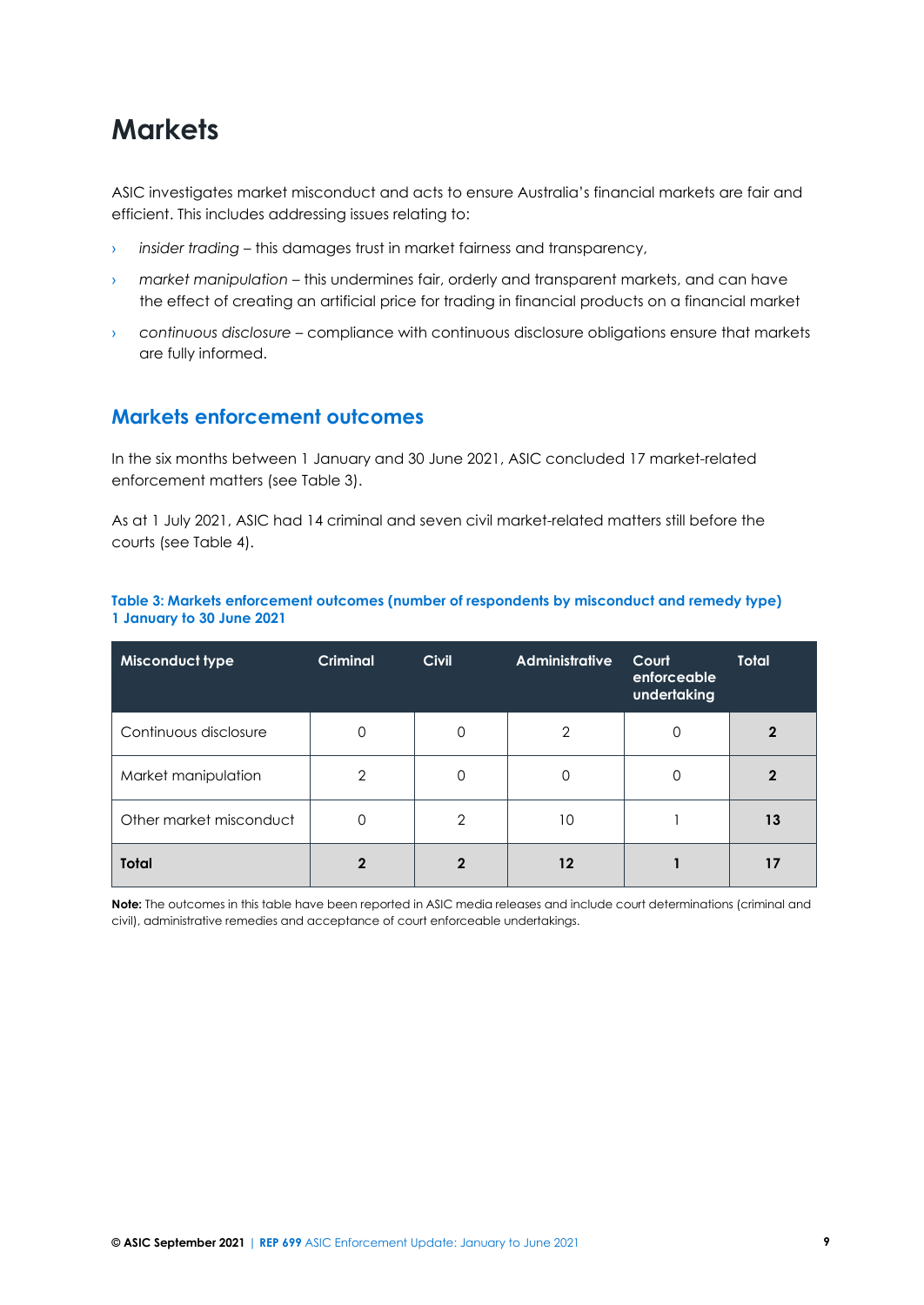<span id="page-9-0"></span>

|  |  |  | Table 4: Markets enforcement litigation in progress (number of respondents as at 1 July 2021) |  |
|--|--|--|-----------------------------------------------------------------------------------------------|--|
|  |  |  |                                                                                               |  |

| <b>Misconduct type</b>              | <b>Criminal</b> | <b>Civil</b>   |
|-------------------------------------|-----------------|----------------|
| Continuous disclosure               | 0               | $\overline{2}$ |
| Insider trading                     | 6               |                |
| Market manipulation                 | 3               |                |
| Emerging misconduct (cyber, crypto) | 2               |                |
| Other market misconduct             | 3               | 4              |
| <b>Total</b>                        | 14              |                |



**Case study: OTC retail derivatives provider ordered to pay \$20 million penalty and sole director disqualified and penalised \$400,000**

**The penalties imposed upon OTC derivatives provider Forex Capital Trading Pty Ltd (Forex CT) is an example of ASIC taking strong regulatory action to protect consumers and discourage unconscionable conduct towards investors**.

In June 2021, the Federal Court ordered Forex CT to pay a \$20 million penalty for engaging in systemic unconscionable conduct, paying conflicted remuneration to its team leaders and account managers, and failing to act in the best interests of its clients.

Forex CT's sole director, Shlomo Yoshai, was also ordered to pay a \$400,000 penalty and disqualified from managing corporations for eight years for breaching his duties as a director and aiding Forex CT's unconscionable conduct.

ASIC's investigation revealed that Forex CT had a trading floor culture geared towards maximising trading volume and client deposits rather than complying with the law. A bell or gong was rung when clients deposited funds of certain amounts into their trading accounts. Account managers could participate in incentive 'games' such as 'wheel of fortune', roulette tables and dice games to win cash if certain client deposit targets were met.

# *'Forex CT had "systemic compliance deficiencies" and a culture of noncompliance … The vast losses incurred by clients support the imposition of a significant pecuniary penalty.'*

– Justice Middleton

The size of the Australian market for OTC retail derivatives has grown considerably over recent years; however, these complex financial products are not suitable for all investors and involve high risks.

For more information, se[e Media Releases](https://asic.gov.au/about-asic/news-centre/find-a-media-release/2021-releases/21-120mr-forex-ct-ordered-to-pay-20-million-penalty-and-sole-director-disqualified-fined-400-000/) 21-120MR and [21-051MR.](https://asic.gov.au/about-asic/news-centre/find-a-media-release/2021-releases/21-051mr-asic-bans-forex-capital-trading-director-for-ten-years-and-former-employees-for-three-to-six-years-from-providing-financial-services/)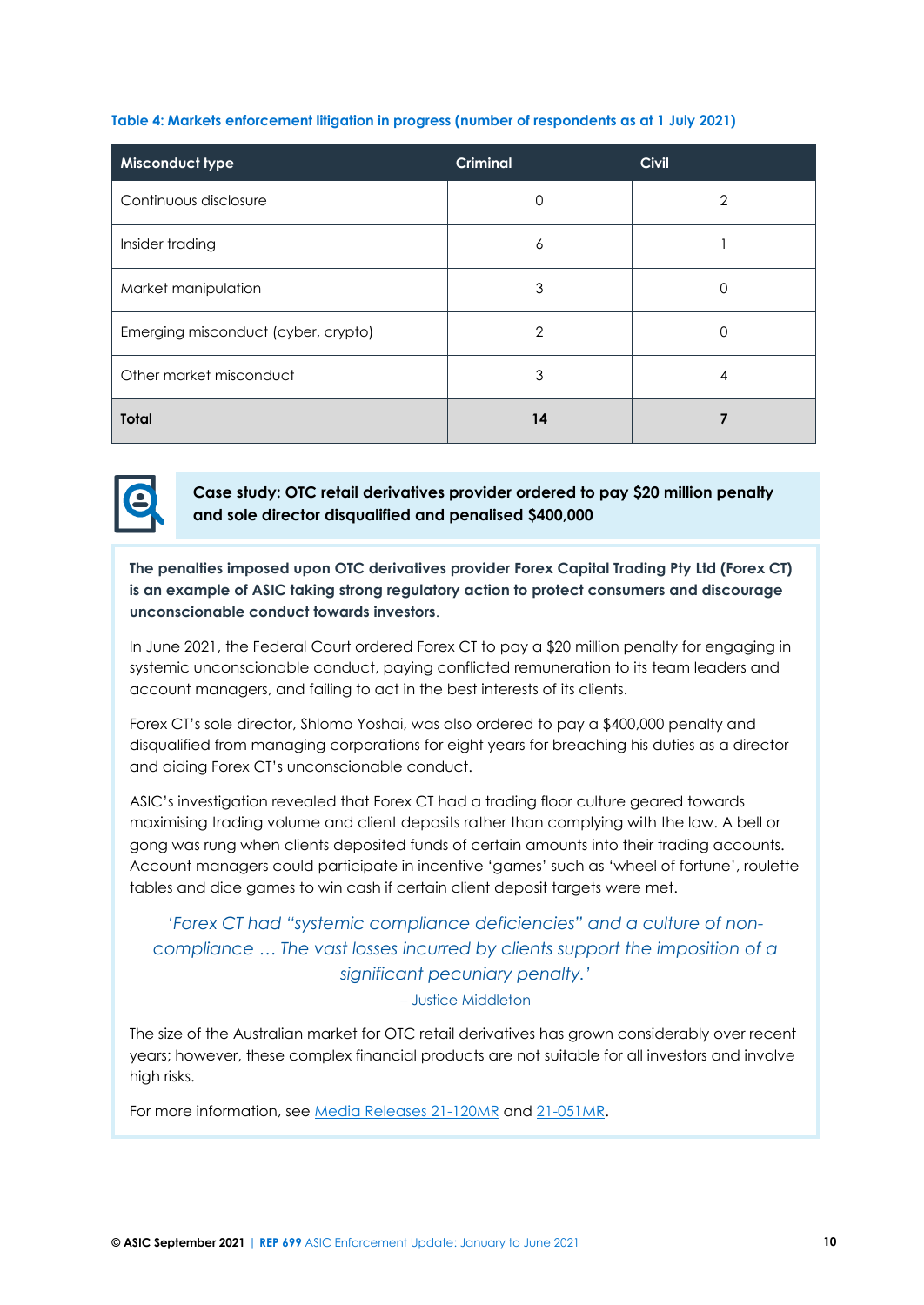

**Case study: Former CFO sentenced for market manipulation and fraud offences**

### **The conviction of a former CFO of a listed company demonstrates the serious consequences of engaging in market manipulation.**

In May 2021, Zhonghan Wu (also known as John Wu), the former CFO of Traditional Therapy Clinics Limited (TTC) was sentenced in the NSW District Court to an intensive corrections order for 1 year and 10 months, which included a condition that he perform 200 hours of community service.

ASIC's investigation found that between 8 September and 30 November 2015, Mr Wu carried out, and attempted to carry out, multiple share transactions in TTC shares using four different trading accounts. The trading had the effect of creating an artificial price for TTC shares on the Australian Securities Exchange (ASX). When trades in one trading account were rejected for suspicious trading, Mr Wu used another trading account to continue trading in TTC shares.

# *In sentencing, His Honour Judge Buscombe found Mr Wu's trading undermined the integrity of the market and that he engaged in a brazen campaign of price manipulation that he knew was wrong and illegal.*

In addition to the market manipulation offence, Mr Wu was found guilty of fraud. In 2012 and 2015, Mr Wu obtained loans from the Commonwealth Bank of Australia for mortgages to purchase various properties. In support of his loan applications, Mr Wu provided false and misleading documents. The loan applications resulted in Mr Wu receiving funds totalling \$360,000. Mr Wu was sentenced to a Community Corrections Order for a period of two years and six months after pleading guilty to these fraud offences.

For more information, se[e Media Release](https://asic.gov.au/about-asic/news-centre/find-a-media-release/2021-releases/21-103mr-former-cfo-sentenced-for-market-manipulation-and-fraud-offences/) 21-103MR.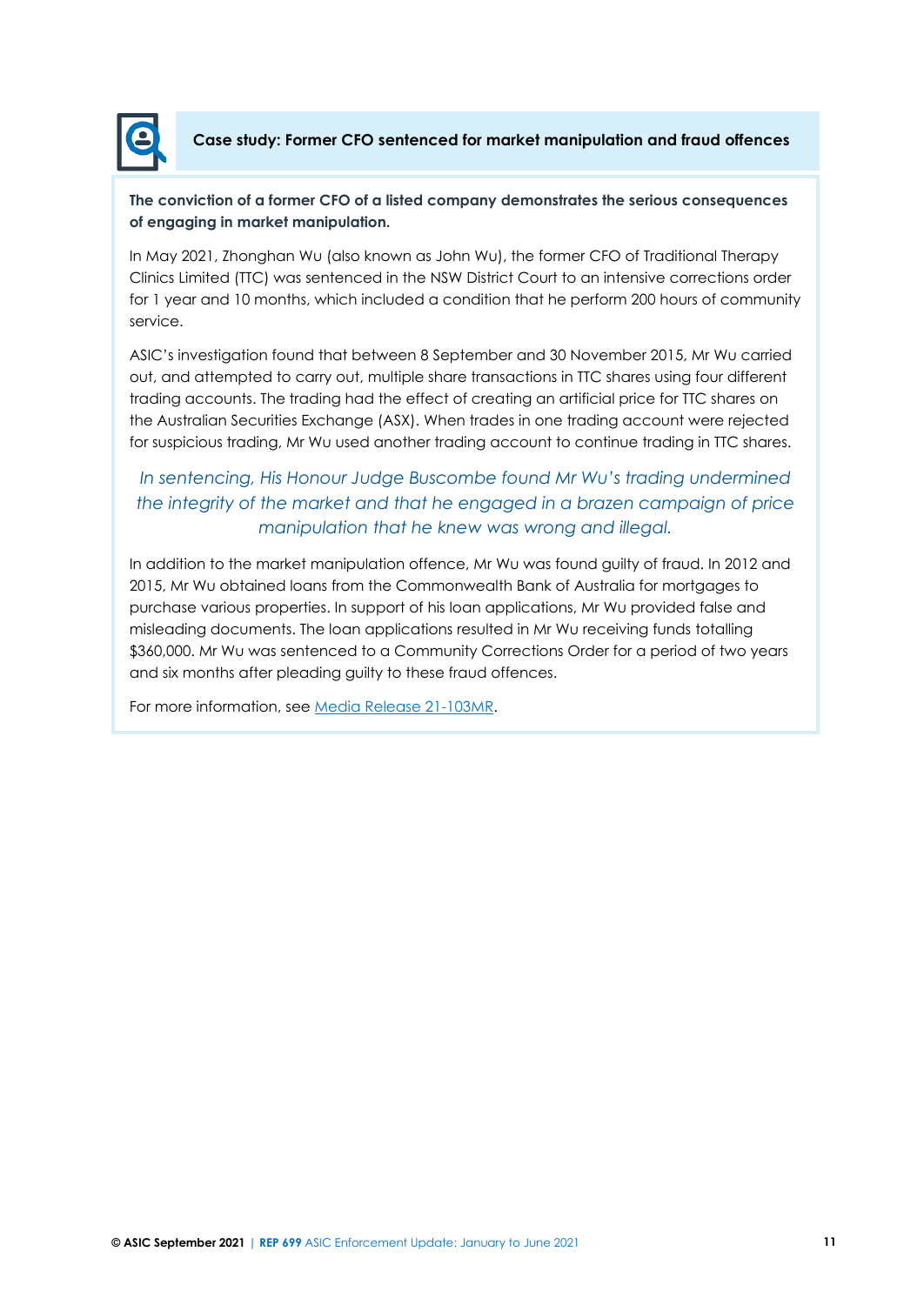# <span id="page-11-0"></span>**Corporate governance**

ASIC is responsible for regulating conduct that influences company performance. We work to ensure that public companies are properly accountable to their investors, their officers and their auditors in Australia.

This includes ensuring public companies understand their obligations to:

- **I** treat investors and consumers fairly
- › be accountable to investors through accurate, timely and clear disclosure
- adopt sound corporate governance practices.

### **Corporate governance enforcement outcomes**

In the six months between 1 January and 30 June 2021, ASIC concluded 20 corporate governance enforcement matters (see [Table 5\)](#page-11-1).

ASIC had 13 criminal and two civil corporate governance–related matters still before the courts as at 1 July 2021 (see [Table 6\)](#page-11-2).

| <b>Misconduct type</b>                      | <b>Criminal</b> | <b>Civil</b> | <b>Administrative</b> | <b>Negotiated</b><br>outcome | Total |
|---------------------------------------------|-----------------|--------------|-----------------------|------------------------------|-------|
| Directors duties and<br>governance failures |                 |              | 0                     | 0                            |       |
| Auditor misconduct                          |                 | 0            | 11                    | 8                            | 19    |
| <b>Total</b>                                | 0               |              | 11                    | 8                            | 20    |

### <span id="page-11-1"></span>**Table 5: Corporate governance enforcement outcomes (number of respondents by misconduct and remedy type) 1 January to 30 June 2021**

**Note**: The outcomes in this table have been reported in ASIC media releases and include court determinations (civil), administrative remedies, negotiated outcomes and acceptance of court enforceable undertakings.

#### <span id="page-11-2"></span>**Table 6: Corporate governance enforcement litigation in progress (number of respondents as at 1 July 2021)**

| <b>Misconduct type</b>                   | <b>Criminal</b> | <b>Civil</b> |
|------------------------------------------|-----------------|--------------|
| Directors duties and governance failures | 10              |              |
| Auditor misconduct                       |                 |              |
| Other corporate governance misconduct    |                 |              |
| <b>Total</b>                             | 13              |              |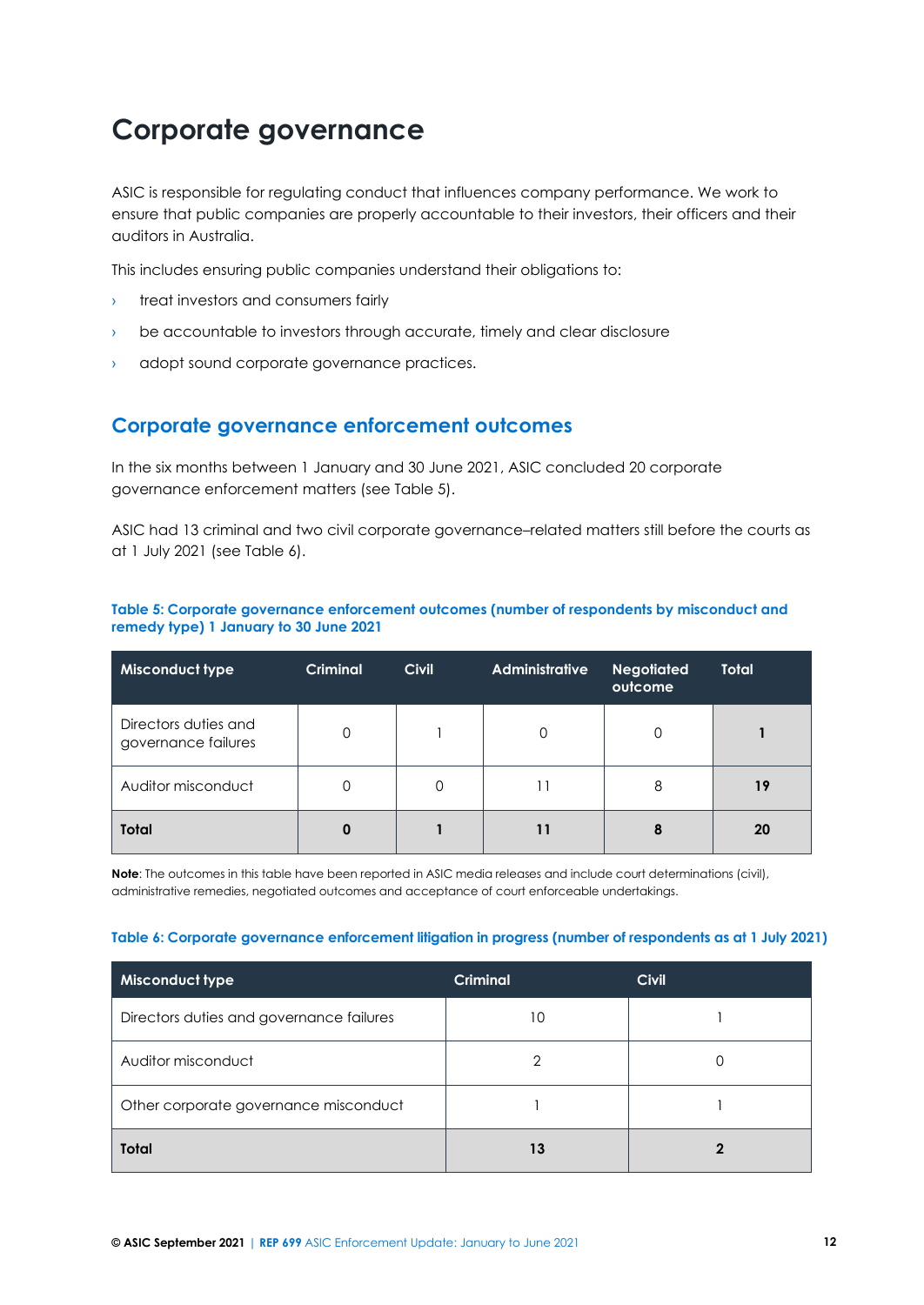

**Case study: Liquidator Peter Ivan Macks held accountable for providing false documents to ASIC**

**ASIC action against misconduct by registered liquidators upholds public trust in our insolvency system and ensures insolvency professionals are held accountable for their conduct.**

In February 2021, liquidator Peter Ivan Macks' registration as a liquidator was suspended for three years after a court inquiry found that he dishonestly provided fabricated documents to ASIC.

The court found that, in February 2010, Mr Macks dishonestly fabricated memoranda and placed on them the initials of other persons working at his firm, in order to deceive ASIC during its own investigation into Mr Macks' conduct as liquidator of Bernsteen Pty Ltd and Newmore Pty Ltd.

The fabricated documents, given to ASIC by Mr Macks in response to a statutory notice, were provided to create the false impression that Mr Macks and other members of his firm agreed that there was a justification for commencing and continuing certain litigation in the course of a liquidation.

As a result of the court's finding, Mr Macks' registration as a liquidator was suspended by the court for three years and Mr Macks was ordered to pay 50% of ASIC's costs of the proceedings.

ASIC brought the action to ensure that only suitable people carry out the responsibilities of a registered liquidator and to maintain public confidence in the important role played by liquidators in our financial system.

*'The position of liquidator is a repository of public trust; the public is entitled to trust a liquidator to perform their functions to a high standard and with scrupulous attention to obligations of candour, honesty and integrity.'* – His Honour Justice Doyle

For more information, see [Media Release 21-026MR.](https://asic.gov.au/about-asic/news-centre/find-a-media-release/2021-releases/21-026mr-supreme-court-decides-peter-ivan-macks-liquidator-registration-to-be-suspended-for-three-years/)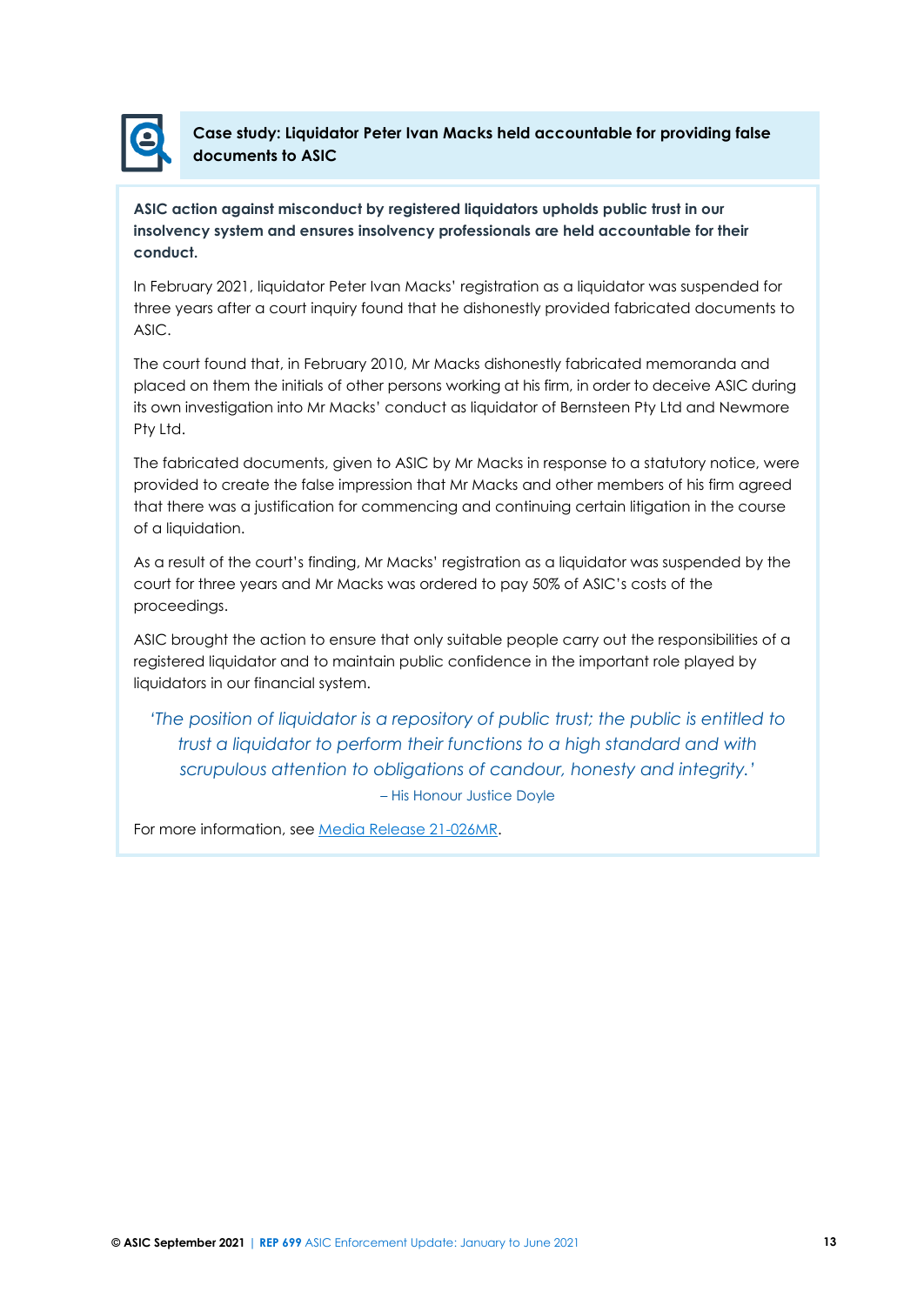# <span id="page-13-0"></span>**Small business**

ASIC helps small businesses understand and comply with their legal obligations and directors' duties. We help protect small businesses from harm by:

- › providing support to company directors and advisers through education and surveillance
- › deterring poor behaviour and misconduct through the use of enforcement action against harmful conduct.

# **Small business enforcement outcomes**

In the six months between 1 January and 30 June 2021, ASIC concluded 180 small business– related enforcement matters (see [Table 7\)](#page-13-1). These matters include:

- $\rightarrow$  123 persons convicted for failing to help liquidators under the external administrator program
- $\rightarrow$  3 persons convicted of criminal offences, of which two were custodial sentences
- › 10 companies were prosecuted for failing to lodge their annual financial reports with ASIC
- › 16 persons were disqualified from managing corporations of which one related to illegal phoenix activity
- 27 Australian credit licences were cancelled or suspended.

Additionally, as at 1 July 2021, ASIC had 142 small business–related criminal matters still before the courts (se[e Table 8\)](#page-13-2).

### <span id="page-13-1"></span>**Table 7: Small business enforcement outcomes (number of respondents by misconduct and remedy type) 1 January to 30 June 2021**

| Misconduct type                     | Criminal | Administrative | Total |
|-------------------------------------|----------|----------------|-------|
| Action against persons or companies | 136      | 44             | 180   |

**Note:** The outcomes from our Small Business Engagement and Compliance team are not generally announced in ASIC media releases.

#### <span id="page-13-2"></span>**Table 8: Small business criminal prosecutions in progress (number of respondents as at 1 July 2021)**

| Misconduct type                                  | <b>Criminal</b> |
|--------------------------------------------------|-----------------|
| Action against persons or companies              | 142             |
| Misconduct related to registration and licensing |                 |
| Total                                            | 142             |